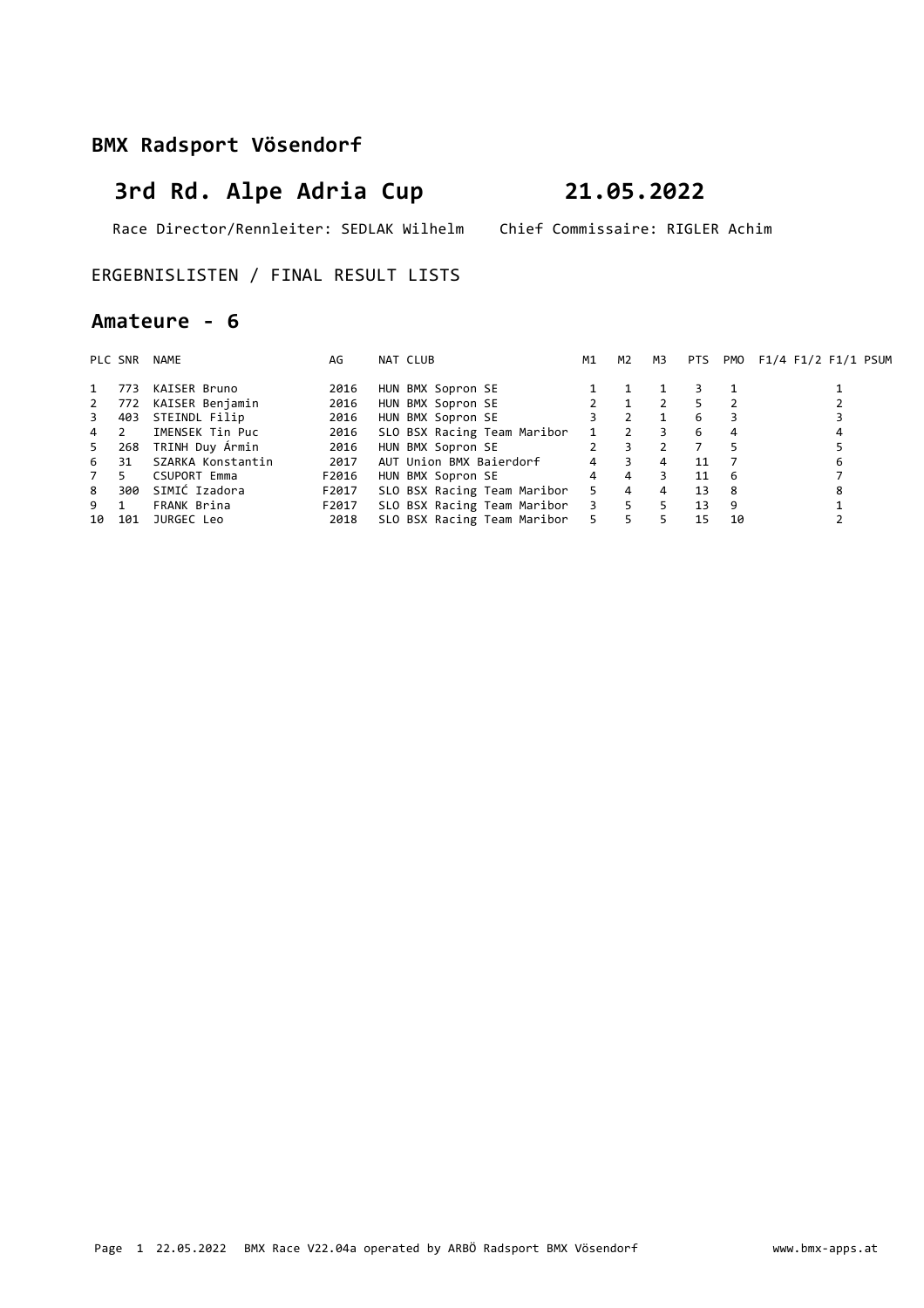# **3rd Rd. Alpe Adria Cup 21.05.2022**

Race Director/Rennleiter: SEDLAK Wilhelm Chief Commissaire: RIGLER Achim

### ERGEBNISLISTEN / FINAL RESULT LISTS

### **Amateure 7 - 8**

|             | PLC SNR | NAME                  | AG    | NAT CLUB                                           | M1 | M2 | M3             |      |                          | PTS PMO F1/4 F1/2 F1/1 PSUM |             |      |
|-------------|---------|-----------------------|-------|----------------------------------------------------|----|----|----------------|------|--------------------------|-----------------------------|-------------|------|
| 1 5         |         | KREINDL Antonia       | F2014 | AUT ARBÖ Radsport BMX Vösendo 1 1 1 3 1            |    |    |                |      |                          |                             |             | -4   |
|             |         | 2 145 HERNITZ Kristóf | 2015  | HUN BMX Sopron SE 2 2                              |    |    | $\overline{2}$ | - 6  |                          |                             | $2 \quad 8$ |      |
| 3 777       |         | JURGEC Nik            | 2015  | SLO BSX Racing Team Maribor 3 3 8                  |    |    |                | -14  | $\overline{4}$           |                             |             | 17   |
| 4 7         |         | FLADL Alexander       | 2014  | AUT ASKÖ RSC Veitsch               4      4      7 |    |    |                | 15   | - 6                      |                             | 4           | 19   |
| $5 \quad 1$ |         | MÜLLER Luca           | 2015  | AUT ARBÖ Radsport BMX Vösendo 5 6 4                |    |    |                | 15 5 |                          |                             | 6           | - 21 |
| 6 3         |         | GERICKE Nolan         | 2014  | AUT ARBÖ Radsport BMX Vösendo 6 5 3                |    |    |                | 14   | $\overline{\phantom{a}}$ |                             |             | 21   |
| 7 44        |         | SCHWARZ Greta         | F2014 | AUT Team-Sport-Mühlen 7 7 5                        |    |    |                | 19   |                          |                             |             | 24   |
| 8           | 400     | SIMIĆ Tinkara         | F2014 | SLO BSX Racing Team Maribor 8 8                    |    |    | 6              | 22 8 |                          |                             | 8           | 30   |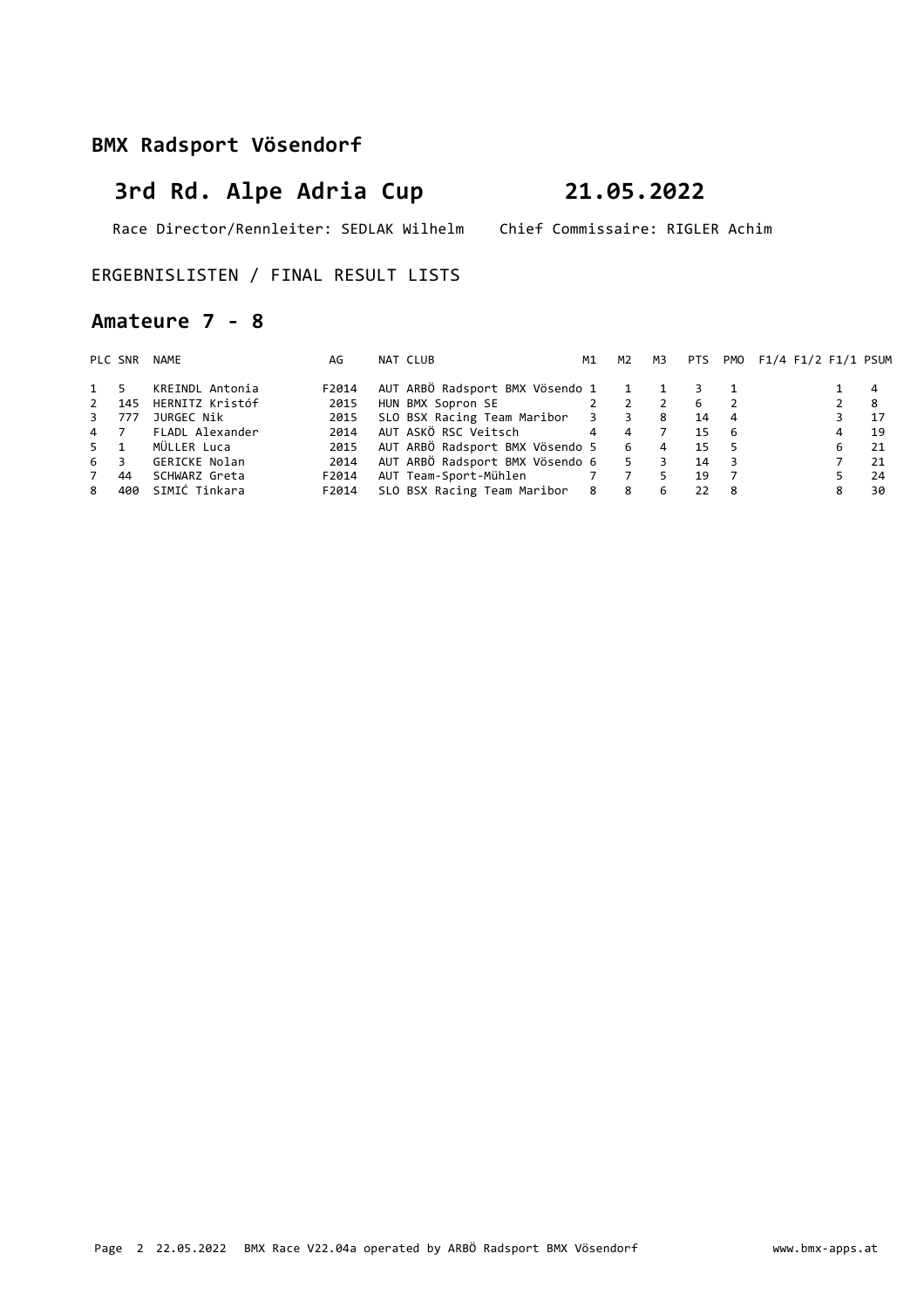# **3rd Rd. Alpe Adria Cup 21.05.2022**

Race Director/Rennleiter: SEDLAK Wilhelm Chief Commissaire: RIGLER Achim

ERGEBNISLISTEN / FINAL RESULT LISTS

## **Amateure 9 - 10, Amateure 11+**

|          | PLC SNR | NAME           | AG    | NAT CLUB                                | M1 | M2    | мз |    |     | PTS PMO F1/4 F1/2 F1/1 PSUM |   |     |
|----------|---------|----------------|-------|-----------------------------------------|----|-------|----|----|-----|-----------------------------|---|-----|
| 1 28     |         | HOFMANN Sandro | 2007  | AUT ARBÖ Radsport BMX Vösendo 1 1 1 3 1 |    |       |    |    |     |                             |   | - 4 |
| $2 \t23$ |         | HOFMANN Nico   | 2007  | AUT ARBÖ Radsport BMX Vösendo 2 2 2 6 2 |    |       |    |    |     |                             |   | - 8 |
| 3 76     |         | KUHAR Gaber    | 2011  |                                         |    |       | 3  | 9  |     |                             |   | -12 |
|          | 4 100   | SIMIĆ Leonard  | 2013  | SLO BSX Racing Team Maribor 5 4         |    |       | 4  | 13 | 4   |                             | 4 | 17  |
|          | 5 147   | TÁP Hanna      | F2012 | HUN BMX Sopron SE                       |    | 6 6   | 5. | 17 |     |                             |   | -22 |
| 6        | 26      | HEINRIH Ana    | F2010 | SLO BSX Racing Team Maribor             |    | 7 5 6 |    | 18 | - 6 |                             |   | -24 |
| 7        | 50      | SCHWARZ Leo    | 2013  | AUT Team-Sport-Mühlen                   |    | 4 7   |    | 18 |     |                             |   | 25  |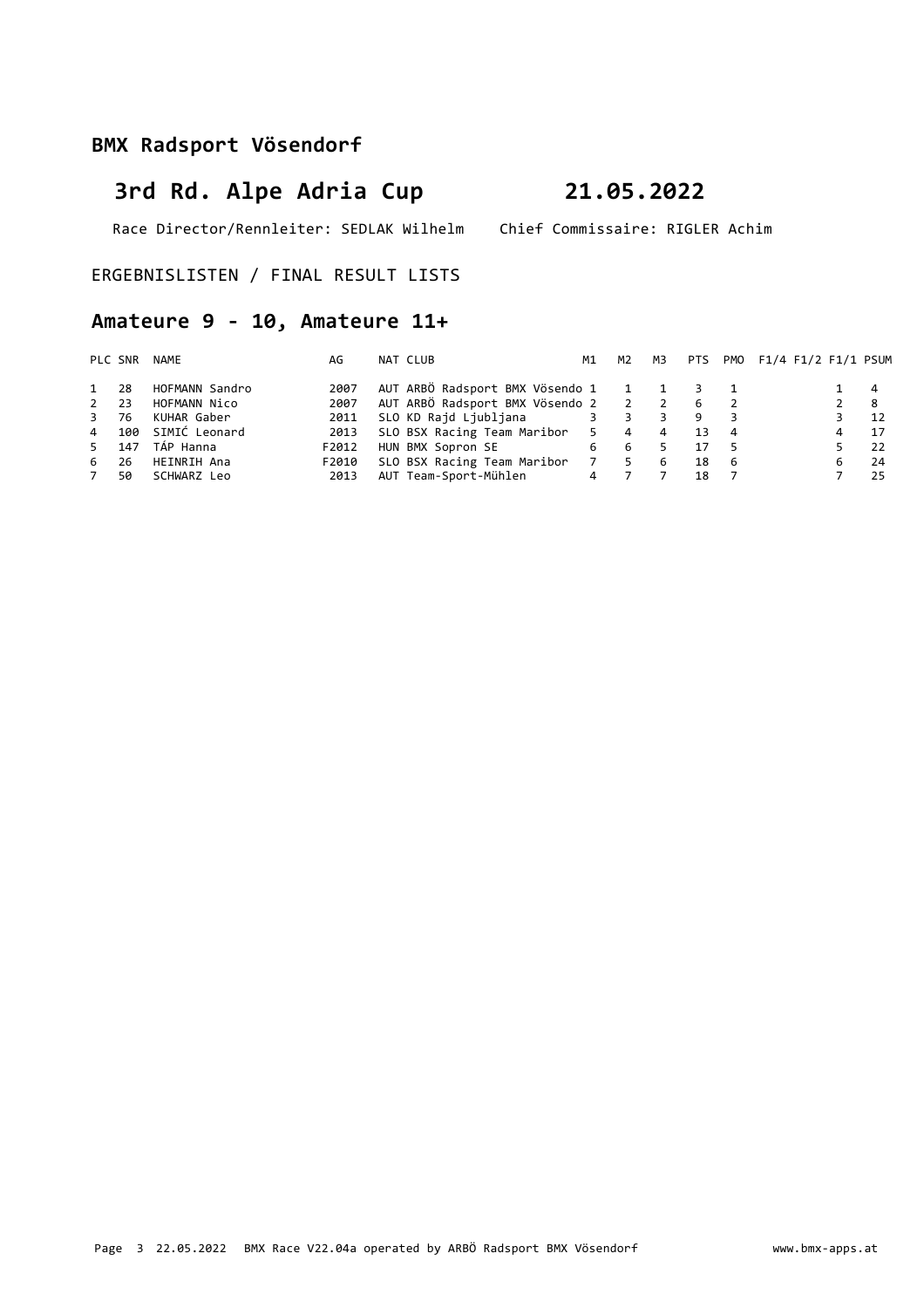# **3rd Rd. Alpe Adria Cup 21.05.2022**

Race Director/Rennleiter: SEDLAK Wilhelm Chief Commissaire: RIGLER Achim

### ERGEBNISLISTEN / FINAL RESULT LISTS

### **Cruiser - 29**

| PLC SNR          |    | NAME                | AG    | NAT CLUB                            | M1          | M2         | M3             | PTS                     |     | PMO F1/4 F1/2 F1/1 PSUM |
|------------------|----|---------------------|-------|-------------------------------------|-------------|------------|----------------|-------------------------|-----|-------------------------|
| 1                | 02 | GEIßBÜCHLER Lukas   | 2004  | AUT ARBÖ Radsport BMX Vösendo 1 1 1 |             |            |                | $\overline{\mathbf{3}}$ |     |                         |
| 2                | 01 | GEIERHOFER Peter    | 2002  | AUT ASKÖ RSC Veitsch                | $2 \quad 1$ |            | $\overline{2}$ |                         |     |                         |
| $\overline{3}$   | 03 | KOGLER Lukas        | 2005  | AUT Team-Sport-Mühlen 3 2           |             |            |                | -6                      |     |                         |
| 4 F1             |    | GEIßBÜCHLER Lisa    | F2002 | AUT ARBÖ Radsport BMX Vösendo 1 3 3 |             |            |                |                         |     | 4                       |
| 5 F <sub>2</sub> |    | LERNER Julia        | F2000 | AUT ASKÖ RSC Veitsch                | $2 \quad 2$ |            | $\overline{2}$ | -6                      |     |                         |
| 6 F3             |    | SMERITSCHNIG Chiara | F1999 | AUT Team Sport Mühlen 3 3           |             |            |                | -9                      | 6   | 6                       |
| 7 F4             |    | SAUER Burgi         | F2003 | AUT ARBÖ Radsport BMX Vösendo 4 4   |             |            | $\overline{4}$ | 12                      |     |                         |
| 8 F5             |    | RAREJ Judith        | F2006 | AUT Team-Sport-Mühlen               | 5 5         |            | 4              | 14                      | - 8 |                         |
| 9                |    | 556 CSUPORT Ádám    | 2009  | HUN BMX Sopron SE                   | <b>DNF</b>  | <b>DNF</b> | <b>DNF</b>     | 15                      | 9   |                         |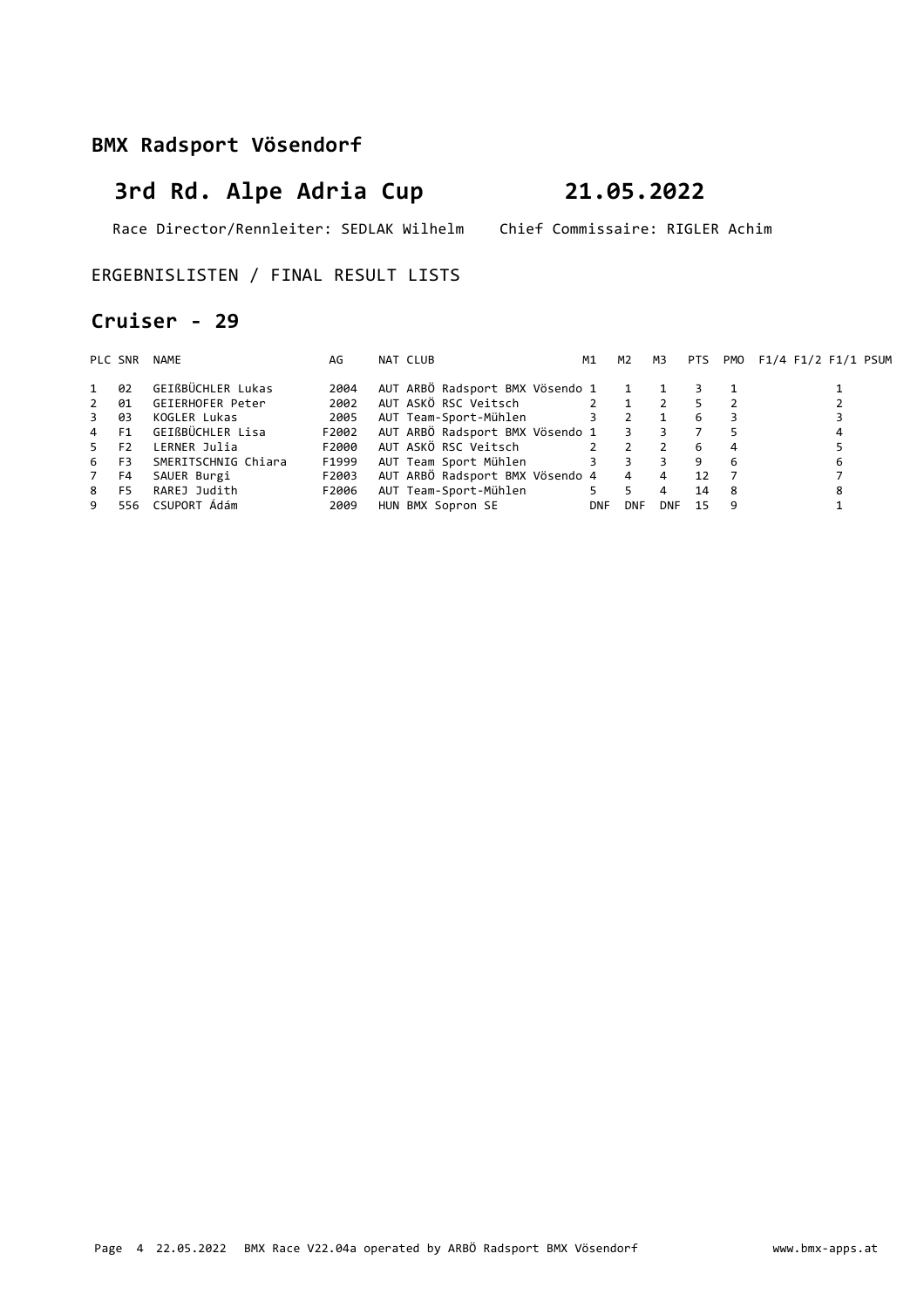# **3rd Rd. Alpe Adria Cup 21.05.2022**

Race Director/Rennleiter: SEDLAK Wilhelm Chief Commissaire: RIGLER Achim

ERGEBNISLISTEN / FINAL RESULT LISTS

### **Cruiser 30+**

|           | PLC SNR | NAME                    | AG   | NAT CLUB                                | M1          | M2 | M3 |     |     | PTS PMO F1/4 F1/2 F1/1 PSUM |                  |      |
|-----------|---------|-------------------------|------|-----------------------------------------|-------------|----|----|-----|-----|-----------------------------|------------------|------|
| $1 \quad$ | 507     | SZÜCS Péter             | 1978 | HUN AKE BMX Racing Team Hódme 2 2 2 6 2 |             |    |    |     |     |                             |                  |      |
|           | 2 888   | BERTALAN Roland         | 1992 | HUN Gencsapáti KSE BMX 3 1              |             |    |    | -5. |     |                             | $2 \overline{7}$ |      |
| 3 4       |         | DERLER Christoph        | 1975 | AUT Union BMX Baierdorf 1               |             | 4  | 4  | -9  |     |                             | 4                | 13   |
| 4 11      |         | VALENCIA GONZALEZ Carlo |      | 1986 SLO BSX Racing Team Maribor        | $5^{\circ}$ | 3  |    | 13  | - 5 |                             |                  | -16  |
| 5 75      |         | PALČNIK Gregor          | 1975 | SLO BSX Racing Team Maribor             | 4           | -6 | 3  | 13  | -4  |                             |                  | 18   |
| 66        |         | KORNBERGER Johann       | 1964 | AUT Union BMX Baierdorf                 | 6           | 5  | -6 | 17  | - 6 |                             | 6                | - 23 |
|           | 7 264   | DERENČIN Tomaz          | 1975 |                                         |             |    |    | 21  |     |                             |                  | 28   |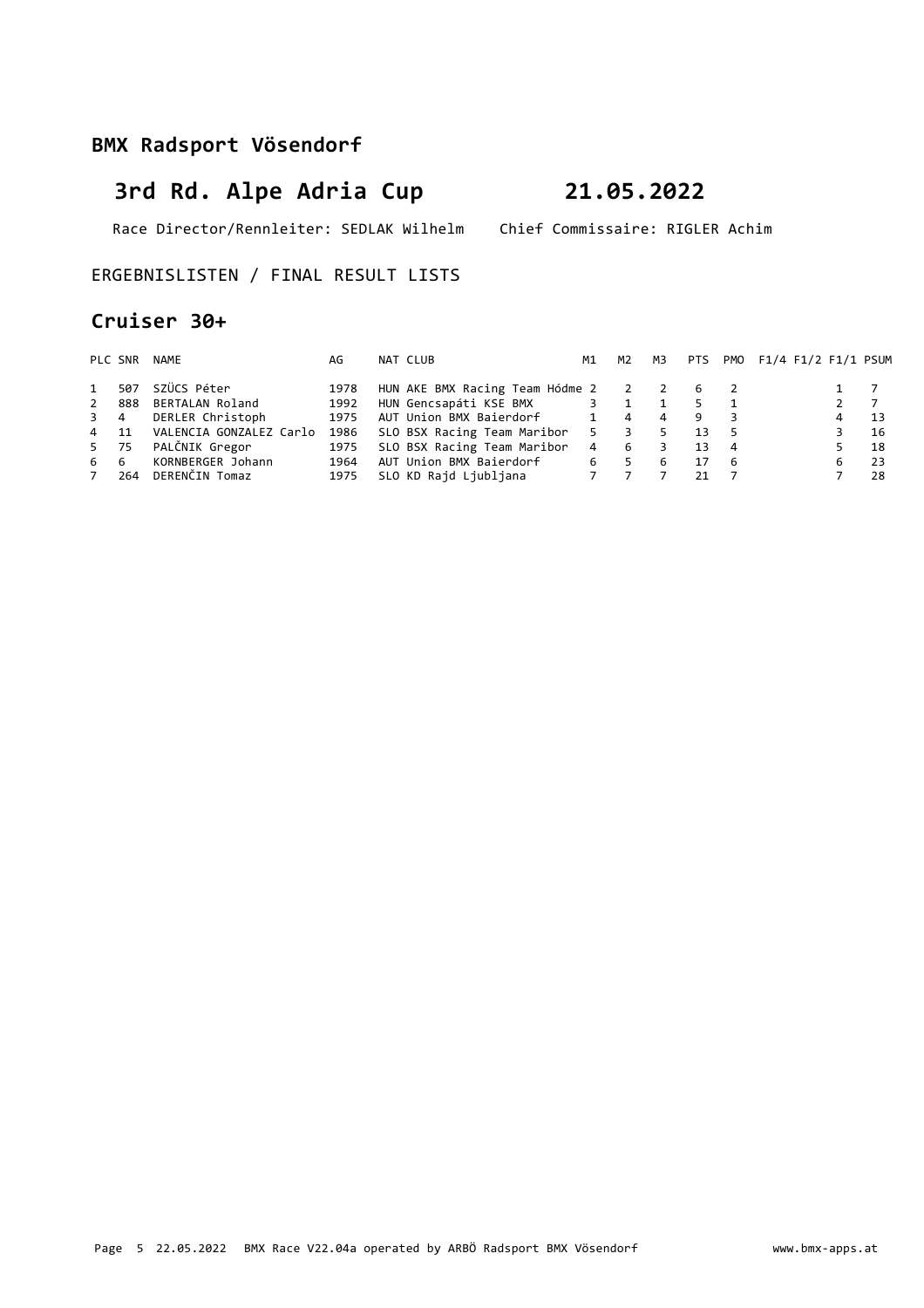# **3rd Rd. Alpe Adria Cup 21.05.2022**

Race Director/Rennleiter: SEDLAK Wilhelm Chief Commissaire: RIGLER Achim

### ERGEBNISLISTEN / FINAL RESULT LISTS

## **Boys - 8**

|      | PLC SNR | NAME            | AG    | NAT CLUB                    | M1  | M2             | мз |     |     | PTS PMO F1/4 F1/2 F1/1 PSUM |             |      |
|------|---------|-----------------|-------|-----------------------------|-----|----------------|----|-----|-----|-----------------------------|-------------|------|
| 1 69 |         | GOMBOS Bors     | 2015  | HUN Gencsapáti KSE BMX      |     | 1 1 1          |    | 3 1 |     |                             | $2 \quad 5$ |      |
|      | 2 739   | RÉCZEG Bence    | 2014  | HUN BMX Sopron SE           |     | $\overline{2}$ |    | -6  |     |                             | $1 \quad 7$ |      |
|      |         | 3 1 FRANK Tija  | F2014 | SLO BSX Racing Team Maribor | 3   |                |    | -9  |     |                             | 4           | 13   |
|      |         | 4 258 TÁP Gergö | 2016  | HUN BMX Sopron SE           |     | 4 4            | 4  | 12  | 4   |                             |             | - 15 |
| 5 6  |         | FANDLER Max     | 2015  | AUT Union BMX Baierdorf     | 5.  | -5.            |    | 15  | - 5 |                             |             | - 20 |
| 6 28 |         | CSER Ferenc     | 2015  | HUN Superior Racing Team    | 6 — | 6              | 6  | 18  | - 6 |                             |             | - 24 |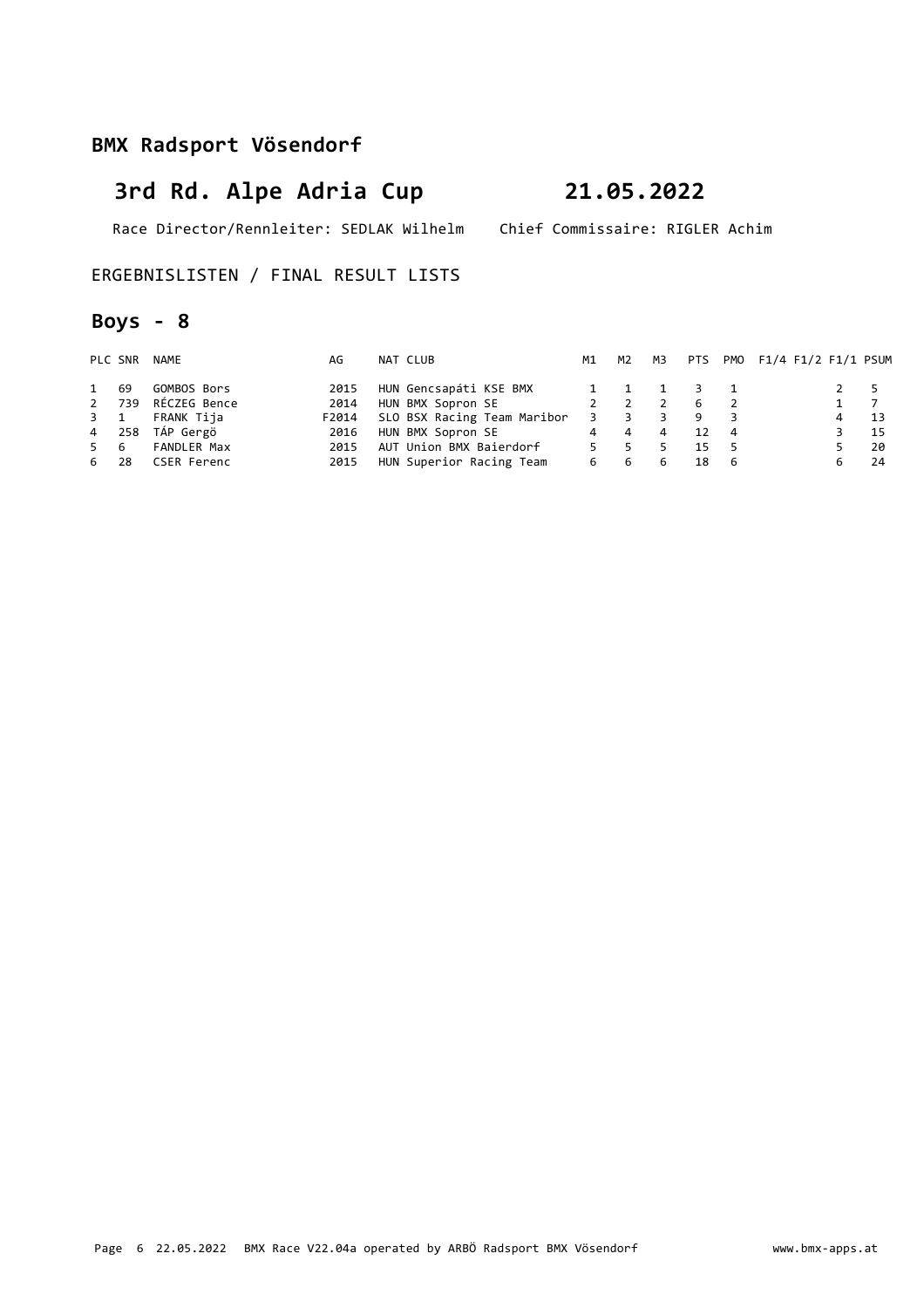# **3rd Rd. Alpe Adria Cup 21.05.2022**

Race Director/Rennleiter: SEDLAK Wilhelm Chief Commissaire: RIGLER Achim

ERGEBNISLISTEN / FINAL RESULT LISTS

## **Boys 9 - 10**

|             | PLC SNR | NAME                    | AG    | NAT CLUB                    | M1             | M2             | M3             | PTS |    | PMO F1/4 F1/2 F1/1 PSUM |
|-------------|---------|-------------------------|-------|-----------------------------|----------------|----------------|----------------|-----|----|-------------------------|
| 1           | 114     | NANUT Maj               | 2012  | SLO KD Rajd Ljubljana       |                |                |                | 3   |    |                         |
| $2^{\circ}$ | 910     | KOCSIS Bendegúz         | 2012  | HUN Gencsapáti KSE BMX      | $\mathbf{1}$   | $\mathbf{1}$   | 2              | 4   |    |                         |
| $3 \quad 2$ |         | PEĆANAC Nik             | 2012  | SLO BSX Racing Team Maribor |                | $2 \quad 2$    | 3              |     |    |                         |
| $4 \quad$   | 20      | GOMBOS Misa             | 2013  | HUN Gencsapáti KSE BMX      | $2^{\circ}$    | 3              | $\mathcal{P}$  |     |    |                         |
| $5 -$       | 67      | VALENCIA PAVLIČ Bor Sam | 2012  | SLO BSX Racing Team Maribor | $3^{\circ}$    | 3              | 3              | 9   | 6  |                         |
| 6           |         | 445 ZELENYÁNSZKY Áron   | 2012  | HUN BMX Sopron SE           | 5              | 5              | 4              | 14  | 8  | 6                       |
| $7^{\circ}$ | 26      | HEINRIH Oto             | 2013  | SLO BSX Racing Team Maribor | $\overline{3}$ | $\overline{2}$ | $\overline{1}$ | 6   |    |                         |
| 8 77        |         | HERIC Neja              | F2012 | SLO KD Rajd Ljubljana       | $\overline{4}$ | $\overline{4}$ | 5.             | 13  |    |                         |
| 9           | 119     | JUNG Barnabás           | 2013  | HUN BMX Sopron SE           | $\overline{4}$ | $\overline{4}$ | 6              | 14  | 9  |                         |
| 10          | 12      | DERLER David            | 2012  | AUT Union BMX Baierdorf     | 6              | 5 <sup>1</sup> | 4              | 15  | 10 |                         |
| 11          | 738     | TRINH LONG Nam          | 2013  | HUN BMX Sopron SE           | 6              | 6              | 6              | 18  | 12 |                         |
| 12          | 745     | MAJSA Dominik           | 2013  | HUN BMX Sopron SE           | 5.             | 6              |                | 16  | 11 |                         |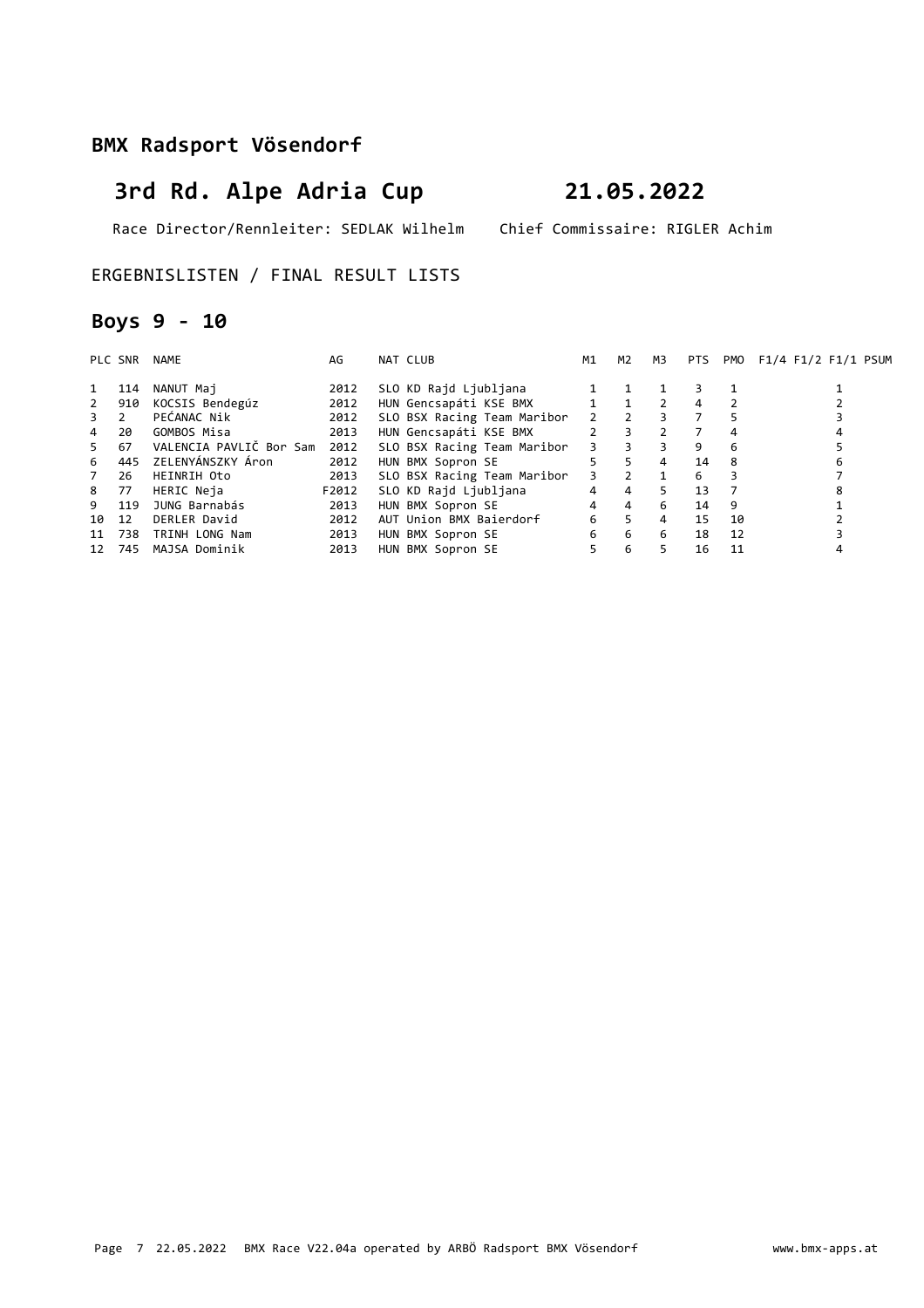# **3rd Rd. Alpe Adria Cup 21.05.2022**

Race Director/Rennleiter: SEDLAK Wilhelm Chief Commissaire: RIGLER Achim

### ERGEBNISLISTEN / FINAL RESULT LISTS

## **Boys 11 - 12**

|                | PLC SNR | <b>NAME</b>             | AG   | NAT CLUB                        | М1          | M <sub>2</sub> | M3             | PTS. | <b>PMO</b> | F1/4 F1/2 F1/1 PSUM |
|----------------|---------|-------------------------|------|---------------------------------|-------------|----------------|----------------|------|------------|---------------------|
|                | 4       | HOHENGASSNER Sandro     | 2010 | AUT Union BMX Baierdorf         |             | 3.             |                | 5.   |            |                     |
| $\overline{2}$ | 14      | PEĆANAC Tim             | 2010 | SLO BSX Racing Team Maribor     |             | 1 2            | $\overline{1}$ | 4    |            |                     |
| 3              | 357     | GOSTENČNIK Tine         | 2011 | SLO BSX Racing Team Maribor 2 1 |             |                |                | 5.   |            |                     |
| 4              | 02      | KARTUSCH Finn           | 2011 | AUT ARBÖ Radsport BMX Vösendo 3 |             | $\overline{4}$ |                | 10   | 5          |                     |
| 5.             | 03      | STÖCKL Tim              | 2011 | AUT ARBÖ Radsport BMX Vösendo 4 |             | 5 <sup>1</sup> | 2              | 11   | 6          |                     |
| 6              | 88      | REGENT Rok              | 2010 | SLO BSX Racing Team Maribor     | $2^{\circ}$ | 1              | 4              | 7    |            |                     |
| $\overline{7}$ | 011     | WONISCH Markus          | 2011 | AUT ASKÖ RSC Veitsch            |             | 6              | 4              | 13   | 8          |                     |
| 8              | 013     | <b>FANDLER Leo</b>      | 2011 | AUT Union BMX Baierdorf         | 6           | $2^{\circ}$    |                | 11   |            |                     |
| 9              | 839     | PREŠEREN Arne           | 2010 | SLO KD Rajd Ljubljana           |             | $\overline{3}$ | 5.             | 13   | 9          |                     |
| 10             | 55      | VÖRÖS Zalán             | 2010 | HUN Gencsapáti KSE BMX          | 5.          | $\overline{7}$ | 5.             | 17   | 11         |                     |
|                | 11 10   | VALENCIA PAVLIČ Maj Ind | 2010 | SLO BSX Racing Team Maribor     | 7           | 5.             |                | 19   | 12         |                     |
| 12 5           |         | BRAČKO Matevž           | 2010 | SLO BSX Racing Team Maribor     | 6           | $\overline{4}$ | 6              | 16   | 10         |                     |
|                | 13 175  | BUJDOSÓ Kende           | 2011 | HUN Superior Racing Team        |             | 8              | 6              | 21   | 14         |                     |
|                | 14 555  | MÉSZÁROS Maxim          | 2011 | HUN BMX Sopron SE               | 4           | $7^{\circ}$    | 8              | 19   | 13         |                     |
| 15             | 733     | SZINCSÁK Dávid          | 2010 | HUN BMX Sopron SE               | 8           | 6              |                | 21   | 15         |                     |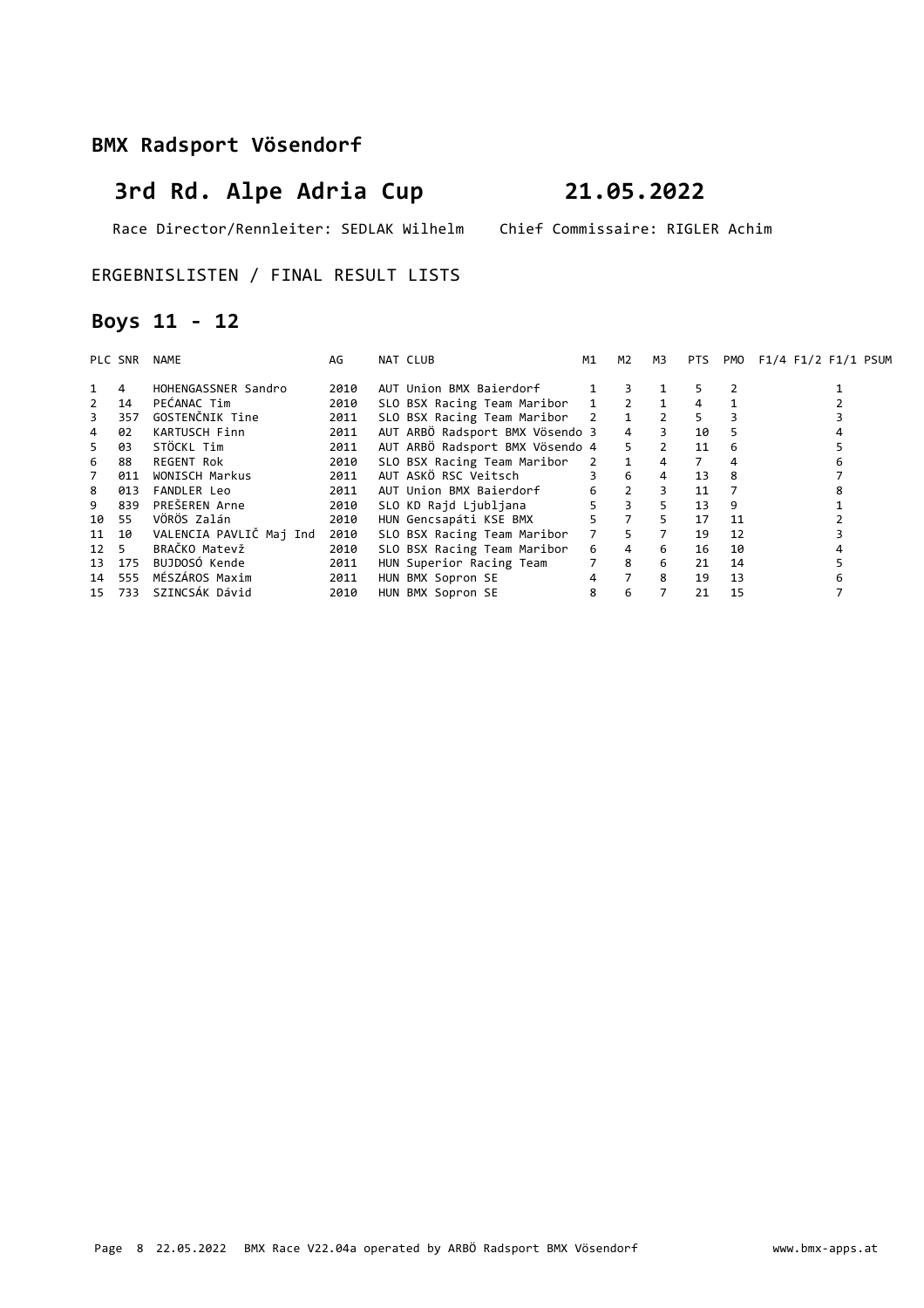# **3rd Rd. Alpe Adria Cup 21.05.2022**

Race Director/Rennleiter: SEDLAK Wilhelm Chief Commissaire: RIGLER Achim

### ERGEBNISLISTEN / FINAL RESULT LISTS

## **Boys 13 - 14**

|                | PLC SNR | NAME               | AG    | NAT CLUB                        | M1             | M2             | M3             | <b>PTS</b> | PMO            | F1/4 F1/2 F1/1 PSUM |
|----------------|---------|--------------------|-------|---------------------------------|----------------|----------------|----------------|------------|----------------|---------------------|
| 1 1            |         | WAGNER Valentin    | 2008  | AUT ARBÖ Radsport BMX Vösendo 1 |                | 1              |                | 3          |                |                     |
| 2              | 153     | KISS Barnabás      | 2008  | HUN Gencsapáti KSE BMX          |                | 1 1            |                | 3          |                |                     |
| 3              | 4       | RAREJ David        | 2008  | AUT Team-Sport-Mühlen           |                | $2 \quad 2$    | 3              |            |                |                     |
| 4              | 556     | CSUPORT Adám       | 2009  | HUN BMX Sopron SE               | $2^{\circ}$    | $\mathbf{3}$   |                |            | З              | 4                   |
| 5              | 554     | KREISZ Kristóf     | 2009  | HUN BMX Sopron SE               |                | $\overline{4}$ | $\mathbf{2}$   | 9          | 5              |                     |
| 6              | 303     | KUHAR Jure         | 2009  | SLO KD Rajd Ljubljana           | $\overline{3}$ | $\mathbf{3}$   | 5              | 11         | $\overline{7}$ | 6                   |
| $\overline{7}$ | 502     | SZÜCS Csanád       | 2009  | HUN AKE BMX Racing Team Hódme 5 |                | $\overline{2}$ | 3              | 10         | -6             |                     |
| 8              | 724     | HORVÁTH Sára       | F2007 | HUN BMX Sopron SE               | 4              | 4              | 4              | 12         | 8              |                     |
| 9              | 277     | RUI Samsa Paco     | 2009  | SLO KD Rajd Ljubljana           | $\overline{4}$ | 5 <sup>2</sup> | $\overline{4}$ | 13         | 9              |                     |
| 10             | - 77    | ČAKS Jan           | 2009  | SLO BSX Racing Team Maribor     | $5 -$          | 6              | 5.             | 16         | 10             |                     |
| 11             | 09      | <b>ESSER Lukas</b> | 2009  | AUT Team-Sport-Mühlen           | 6              | 5 <sup>5</sup> | 6              | 17         | 11             |                     |
| 12 14          |         | PREŠEREN Mila      | F2008 | SLO KD Rajd Ljubljana           | 6              | 6              | 6              | 18         | 12             |                     |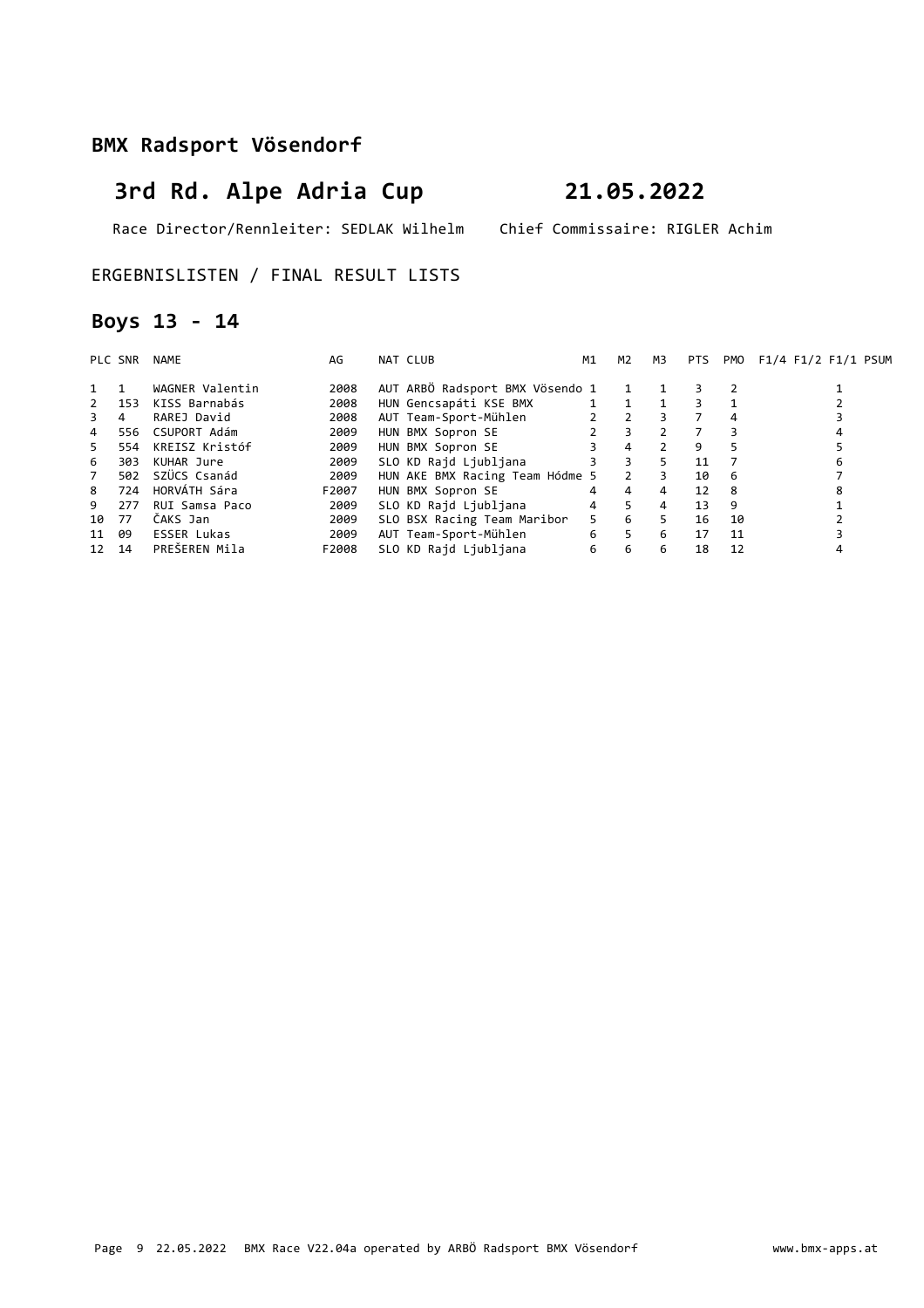# **3rd Rd. Alpe Adria Cup 21.05.2022**

Race Director/Rennleiter: SEDLAK Wilhelm Chief Commissaire: RIGLER Achim

ERGEBNISLISTEN / FINAL RESULT LISTS

## **Boys 15 - 16, Women 17+**

|                  | PLC SNR | NAME             | AG    | NAT CLUB                          | М1             | M2             | M3             | PTS | PMO | F1/4 F1/2 F1/1 PSUM |
|------------------|---------|------------------|-------|-----------------------------------|----------------|----------------|----------------|-----|-----|---------------------|
| 1 21             |         | PALČNIK Gaj      | 2007  | SLO BSX Racing Team Maribor       | $\mathbf{1}$   | $\mathbf{1}$   |                |     |     |                     |
| $2 \overline{3}$ |         | GÖSSL Nico       | 2006  | AUT ARBÖ Radsport BMX Vösendo 3 3 |                |                | $\overline{2}$ | -8  |     |                     |
| $3 \quad 5$      |         | KOUDELKA Mathias | 2006  | AUT ASKÖ RSC Veitsch              | $\overline{4}$ | $\mathcal{P}$  |                |     |     |                     |
| $\overline{4}$   | - 44    | MÁTICS Zétény    | 2007  | HUN Rendeki BMX-Cross SE          | $\overline{2}$ | $\overline{4}$ |                | 9   |     |                     |
| 5                | 11      | DERENČIN Filip   | 2006  | SLO KD Rajd Ljubljana             | 3              | 5.             |                | 10  | -6  |                     |
| 6                | 38      | ZSOLDOS Péter    | 2006  | HUN Gencsapáti KSE BMX            | 5              | $\overline{4}$ |                | 12  | 8   | 6                   |
| 7                | 155     | CZISZTLER Dániel | 2007  | HUN BMX Sopron SE                 |                |                |                |     |     |                     |
| 8                | 567     | PETHÖ Marcell    | 2007  | HUN BMX Sopron SE                 | 4              | $\mathcal{P}$  | 4              | 10  |     |                     |
| 9                | 511     | CZISZTLER Hanna  | F2005 | HUN BMX Sopron SE                 |                | -5             |                | 12  | 10  |                     |
| 10               | 929     | KREISZ Krisztina | F2003 | HUN BMX Sopron SE                 |                |                | 4              | 12  | 9   |                     |